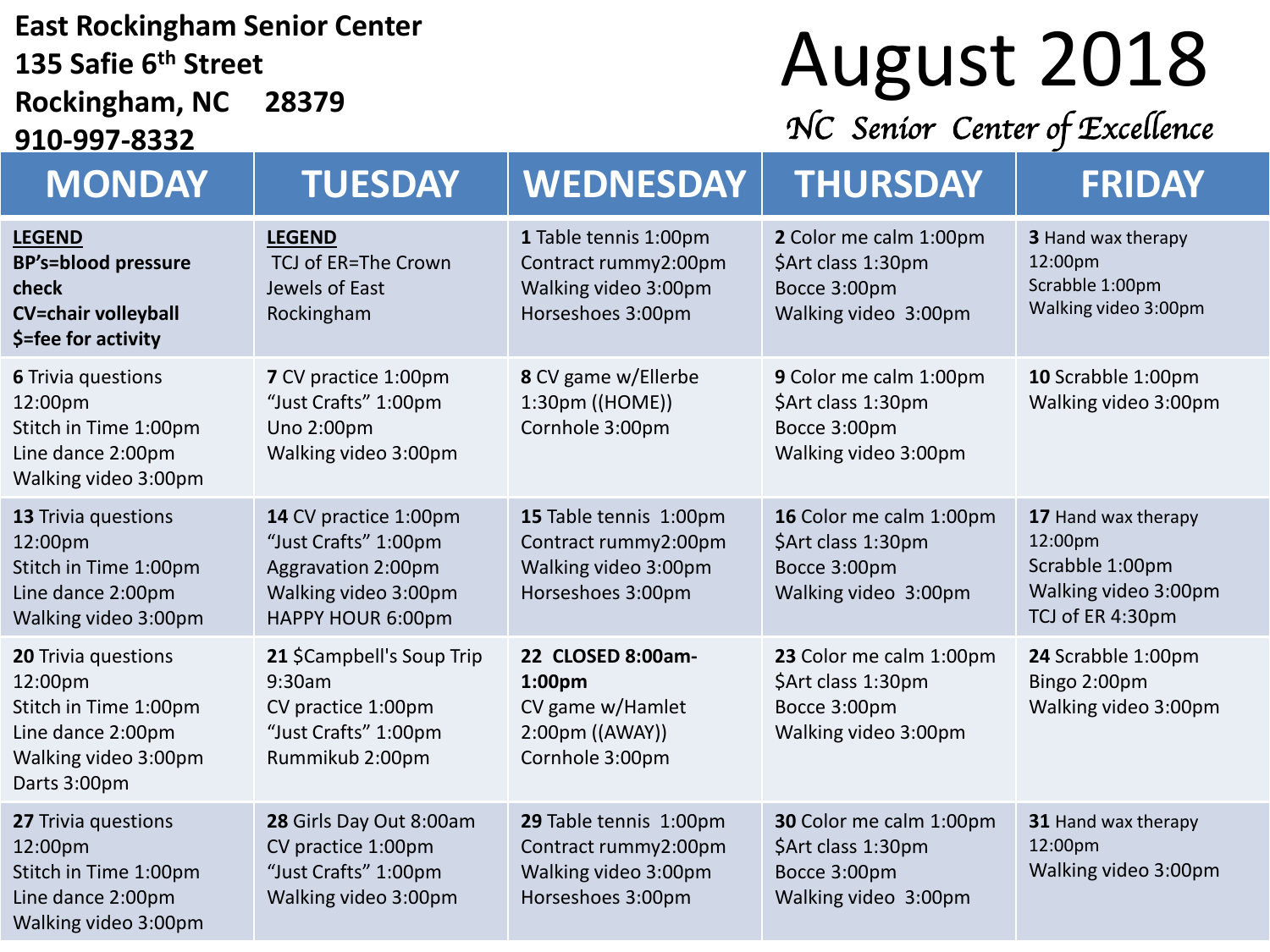Ellerbe Senior Center<br>306 Millstone Road, Ellerbe, NC 28338 910-652-6006

## August 2018

| <b>Monday</b>                                | <b>Tuesday</b>                                 | Wednesday                                                                      | <b>Thursday</b>                                          | <b>Friday</b>                                     |
|----------------------------------------------|------------------------------------------------|--------------------------------------------------------------------------------|----------------------------------------------------------|---------------------------------------------------|
| Legend: \$ Fee for<br>program/activity       |                                                | $\mathbf{1}$<br><b>Volleyball Practice</b><br>10:00am                          | $\overline{2}$<br>Coffee with Sandy<br>Bingo 12:15pm     | $\overline{\mathbf{3}}$<br>Contract Rummy 12:15pm |
| 6<br>Bingo 12:15pm<br>Richmond Co. Hospice   | $\overline{\mathbf{z}}$<br>\$Art Class 12:15pm | 8<br><b>Volleyball Practice</b><br>10:00am<br>Volleyball Game 2:00pm<br>@ Home | 9<br>Bingo 12:15pm with<br><b>Liberty Hospice</b>        | 10<br>Aggravation 12:15pm                         |
| 13<br>Bingo 12:15pm<br><b>Richmond Pines</b> | 14<br>\$Art Class 12:15pm                      | 15<br><b>Volleyball Game V/S</b><br>Hamlet @ 2:00pm Away                       | 16<br>Bingo 12:15pm with<br><b>Community Hospice</b>     | 17<br><b>Family Day</b><br>9:00am-2:00pm          |
| 20<br>Bingo 12:15pm                          | 21<br>\$Art Class 12:15pm                      | 22<br><b>CLOSED</b>                                                            | 23<br>Bingo 12:15pm with<br><b>Autumn Care of Biscoe</b> | 24<br>Scrabble 12:15pm                            |
| 27<br>Bingo 12:15pm                          | 28<br>\$Art Class 12:15pm                      | 29<br><b>Volleyball Practice</b><br>10:00am                                    | 30<br><b>Bingo 12:15pm</b>                               | 31<br><b>Aggravation 12:15pm</b>                  |